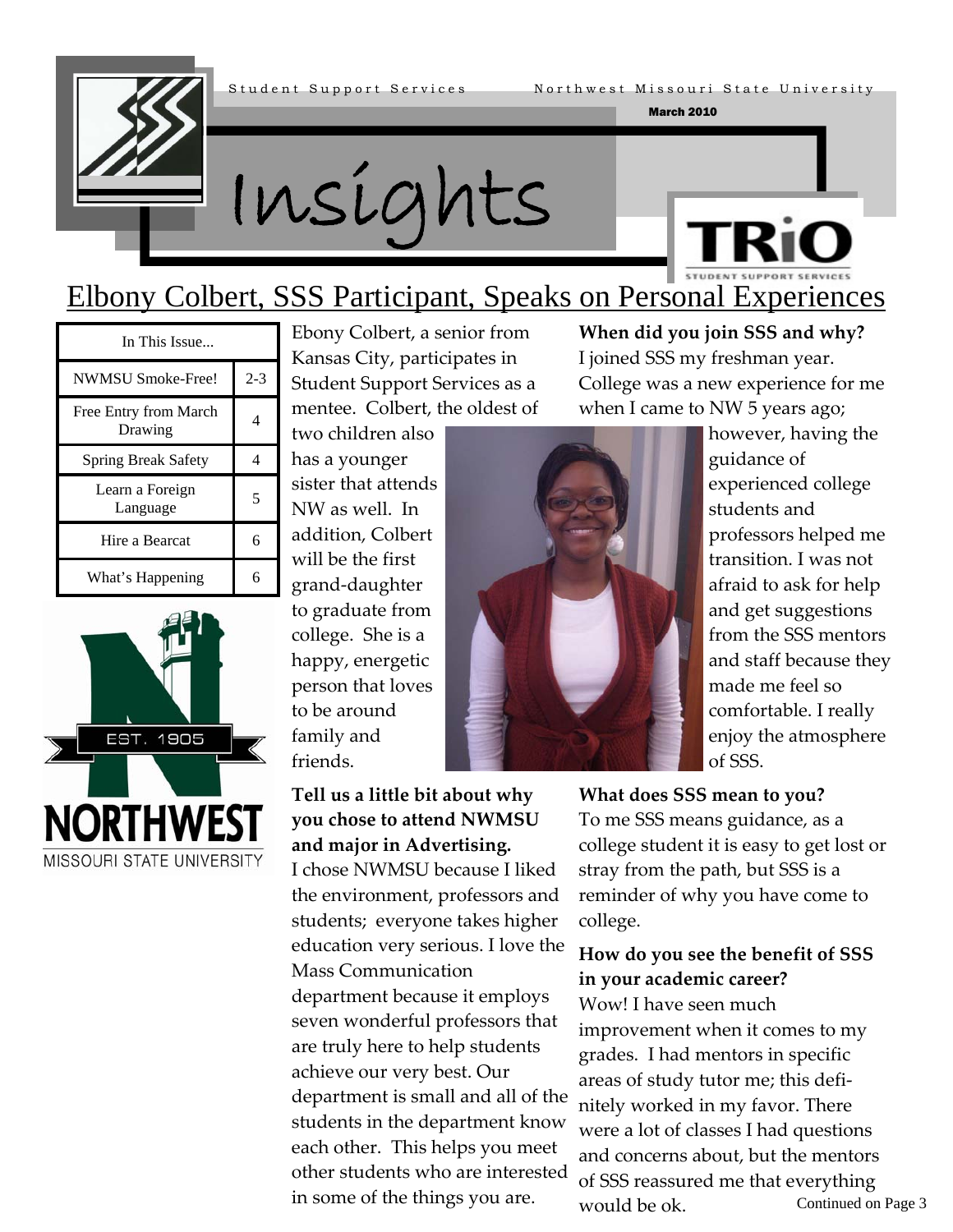

## **SMOKE-FREE** RIO BITHV **AUGUST 1, 2010**

Northwest will be a 100% smoke-free campus. For more information, please visit www.nwmissouri.edu/wellnesscenter/smokefree



Did you know March is Women's History Month? To find out more about the 2010 theme, "Writing Women Back into History" visit www.nwhp.com.

### **Reasons NWMSU will be Smoke-free!**

- Secondhand cigarette smoke contains over 4,000 chemicals and 40 cancer-causing compounds.
- A report of the U.S. Surgeon General indicates that there is no risk-free level of exposure to secondhand smoke.
- Affects the health of Northwest faculty, staff, and students.
- Students less likely to start smoking.
- Currently, 305 colleges and universities are 100% smokefree in the U.S.
- 78% of students do not use tobacco. Of the 22% that do smoke, over 50% want to quit.
- 88% of NWMSU employees do not smoke.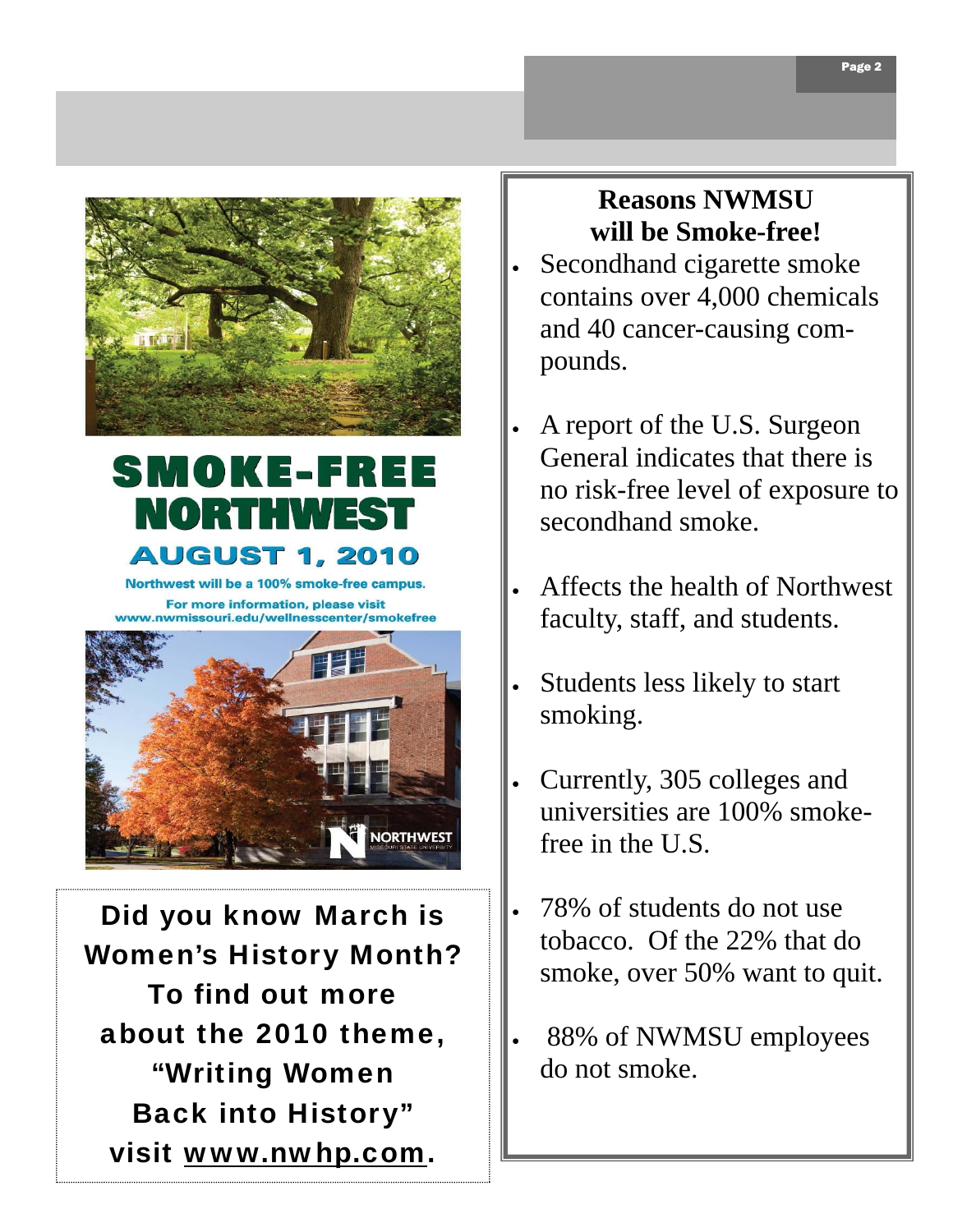# **NWMSU Goes Smoke-Free**

Northwest Missouri State University will be going Smoke-Free August 1, 2010. Smoking will be prohibited on all university owned or leased property and in all university vehicles. Currently, all facilities on campus are non-smoking; however, there are designated smoking areas located outside of low-traffic building entrances. After August 1, these areas will be removed from campus.

Advocated by CATS (Cats Advocating Smoke-Free Environs Tobacco Smoke) and approved by the cabinet, NWMSU joins 305 other colleges and universities in banning smoking on campus.

In a press release announcing the change, Beau Dooley said, ""Everyone benefits from a smoke-free campus. Recent campus surveys indicate that a majority of faculty, staff and students do not smoke and are in favor of a smoke-free environment. For those who do smoke, research shows that smokefree policies help empower individuals to reduce their cigarette use or quit altogether."



"The U.S. Surgeon General reports that second-hand smoke contains thousands of harmful chemicals, and that there is no risk-free level of exposure," Dooley continued. "Having a smoke-free campus environment is an important public health measure that will protect everyone on our campus." For more information about the Smoke-Free initiative, please contact the University Wellness Center at 660.562.1348. For information about quitting smoking, please contact Beau Dooley (Director of Wellness, University

#### Northwest Missouri State University **Wellness Center)** at [bdooley@nwmissouri.edu](mailto:bdooley@nwmissouri.edu). **Smoke-Free Campus Policy**

**Purpose:** 

To establish the policy and procedures regulating smoking on Northwest Missouri State University owned and leased properties

#### **Scope:**

Applies to all students, employees, contractors, volunteers and visitors on university-controlled property

#### **Definitions:**

Smoking – encompasses cigarettes, cigars, pipes and all other forms of smoke-generating products

#### **I. Policy**

Northwest is committed to providing an environment that is safe and healthy. Consistent with this policy, the university will become a smoke-free campus as of August 1, 2010. Effective that date, smoking will be prohibited on all university owned or leased property and in all university vehicles.

#### **II. Notification and Enforcement**

Cats Advocating Smoke-Free Environment (CASE) along with the University Wellness Center will coordinate university efforts for policy notification, education, promotion, support and assessment to ensure successful implementation

Northwest Missouri State University reserves the right to initiate disciplinary procedures against any individual found to be in continuous violation of this policy; however all faculty, staff, and students will have a collective responsibility to promote the safety and health of the campus community and therefore share in the responsibility of enforcement. Individuals observed smoking are to be reminded in a professional and courteous manner of the university policy.

### Elbony Colbert, continued from page 1.

**Of all the available services in SSS, what do you see as the most valuable to the students?** SSS has a lot of workshops that are designed to help students excel – from resume workshops to time management and budgeting – all are designed to help students.

**What are you future plans and how as SSS helped you achieve these goals?**  After graduation in May, I plan on moving back to Kansas City, in hopes of finding a job in the advertising field. Keep your fin‐ gers crossed for me! SSS has helped me become a very motivated student and hopefully a very successful professional. I have become secure with myself and I am sure this will be a bonus for any employer.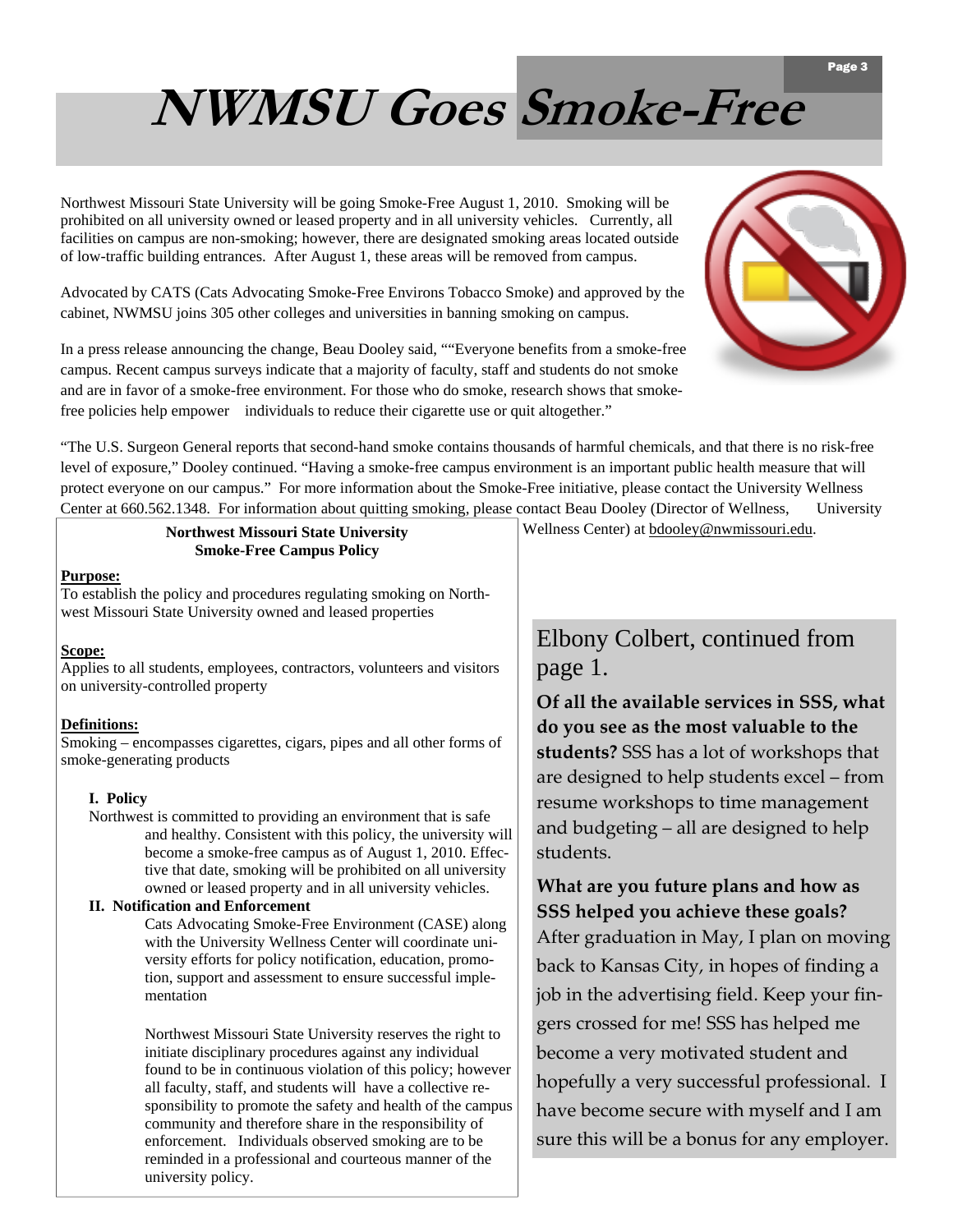#### Page 4 **Insights** and the control of the control of the control of the control of the control of the control of the control of the control of the control of the control of the control of the control of the control of the c

## *Spring Break Safety!!*

*By: Jessica Freund* 

**It's almost that time again and for most college students that means forgetting all about classes and hanging out with your friends and family. Yes – I am talking about SPRING BREAK!! Spring Break is a quintessential part of the college experience, and it can be one of the highlights of your college career -- if you're careful. Here are some helpful tips to help keep your spring break fun and safe! Property Safety**

Be aware that there are lots of people out there who see students on Spring Break as easy targets for theft. Don't prove them correct. When traveling, here are some precautions you should always take in protecting your valuables.

- Take as few valuables with you on your trip as possible.
- Book hotels that give you access to a safe. Lock up anything of value. Do not leave anything of value in your room.
- Always lock your hotel room door.
- If you are traveling abroad, keep your passport in a secure location at all times.
- Watch out for scam artists who try to rip off students.
- If your cell phone or credit cards are stolen, report this immediately to the companies so they can cancel your service.

#### **Physical Safety**

Violence during Spring Break is common and so are accidents. Use common sense and follow these simple safety tips.

- Always stay in the proximity of at least one friend, and preferably two or three. Adhere strictly to this "buddy system" and do not leave with someone other than your buddies. Be sure to choose buddies you can trust.
- Do not leave with strangers. Always error on the side of caution and trust your instincts.
- Watch your drink very carefully! Never accept a drink from a stranger or let someone else hold your drink.
- Never go to an isolated place with a stranger or someone you do not fully trust.
- Carry a cell phone with you in case of an emergency.

#### **Alcohol Safety**

If you're going to drink during Spring Break, it's very important that you take precautions. Drunk college students are seen as a target for both theft and rape, so do not underestimate the need to take these reasonable precautions. Binge drinking is a big part of the Spring Break experience for many students-- and it's what gets students into trouble the most. The safest approach is to not binge drink and to [know your limit](http://collegeuniversity.suite101.com/article.cfm/knowing_your_limit) with alcohol. Make sure you know the [signs and symptoms of alcohol poisoning](http://www.mayoclinic.com/health/alcohol-poisoning/DS00861/DSECTION=2).

- Do not drink and drive, **ever**. You know better.
- Be aware of all local laws and regulations involving alcohol, especially if you are travelling abroad.
- Intoxication greatly increases a woman's chance of being raped. If you drink, always rely on the buddy system.

#### **Additional Precautions**

• Use common sense when it comes to sun exposure. Always use sunscreen with at least an SPF of 15 (higher if you have fair skin), and be sure to wear sunscreen even if it's cloudy. Wear hats and good sunglasses.

• Use common sense when it comes to swimming and water safety. Never swim alone, and avoid swimming when no lifeguard is present. Do not drink when swimming or operating a boat.

• Drink lots of water! Don't rely on alcoholic or carbonated beverages to quench your thirst, as these drinks can actually make you more dehydrated. If the local drinking water is questionable, make sure you have an abundant supply of bottled water. If you're going to be sexually active with strangers, for gosh sakes, wear a condom if you'd like to avoid a souvenir that requires a hefty dose of medication.

|              |                                        | CUT OUT AND COMPLETE TH          |
|--------------|----------------------------------------|----------------------------------|
|              | STUDENT SUPPORT SERVICES PRIZE DRAWING | FORM TO THE LEFT. BRING          |
|              |                                        | <b>! TO YOUR STUDENT SUPPORT</b> |
| <b>NAME</b>  |                                        | <b>SERVICES MENTOR TO HAVE</b>   |
|              |                                        | AN EXTRA ENTRY IN THE            |
| <b>PHONE</b> |                                        | MONTHLY DRAWINGS! SSS            |
|              |                                        | <b>IS GIVING AWAY SOME</b>       |
| E-MAIL       |                                        | <b>GREAT STUFF!</b>              |
|              |                                        |                                  |

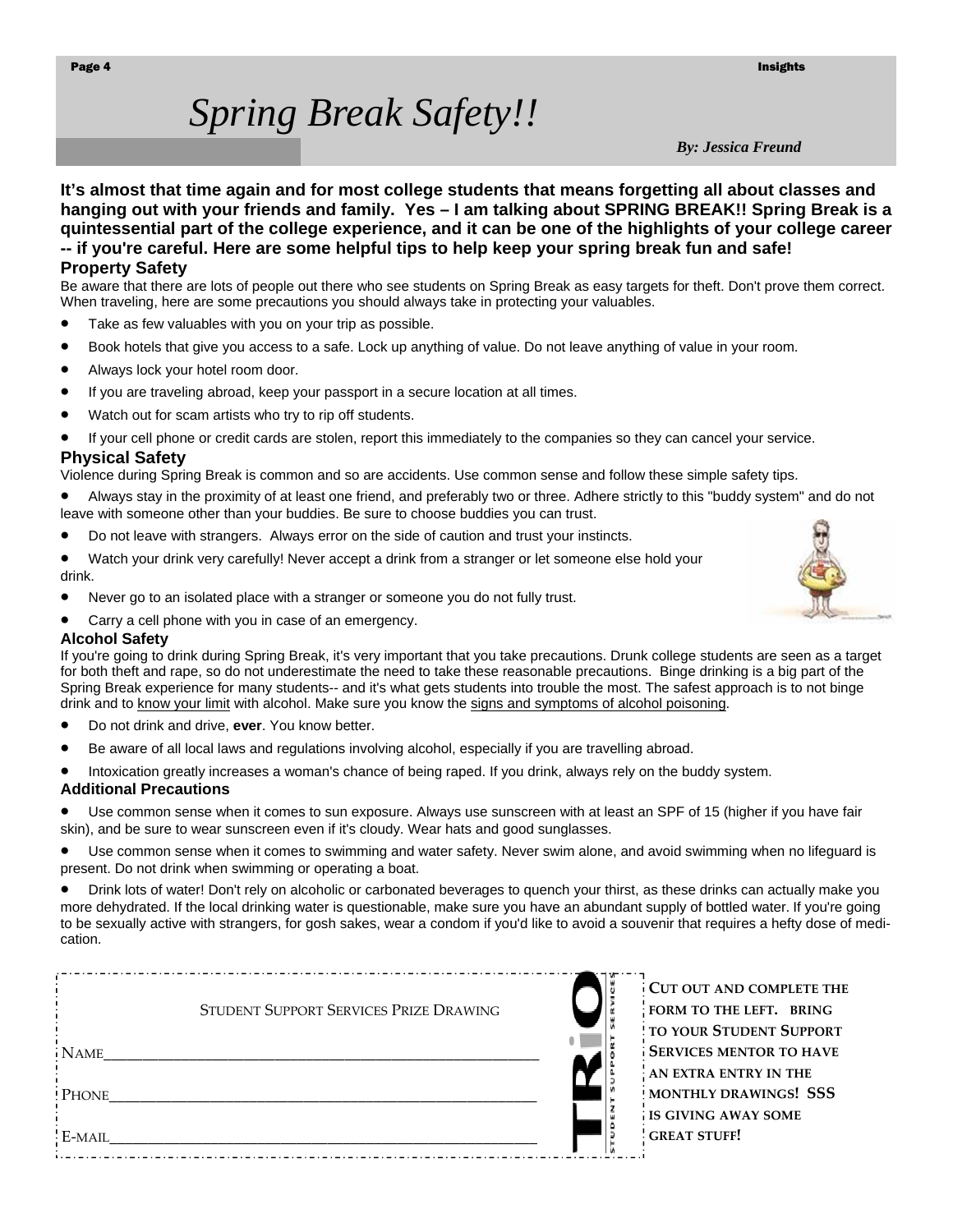Page 5 Insights and the control of the control of the control of the control of the control of the control of the control of the control of the control of the control of the control of the control of the control of the con

**CHINESE** 

## *Learning a Foreign Language College, why?*

"I live in the United States, why would I need to know a foreign language?" This is a common question most people have about learning a foreign language. There are many reasons a second language can be important, especially in the melting pot of the United

States. Less than one-fifth of the world speaks English, including those who speak it as a second language. This furthers the idea that learning a foreign language can only broaden **JAPANESE** your horizons.

or at least a general understanding of other languages provides the ability to communicate and understand other cultures. With the increase of local business overseas, the ability to understand other cultures and the ability to communicate with those who speak a Cancun during spring break with a few different language is more important than ever. friends. Because of my grasp of Spanish, we For survival in the global economy, the understanding of different cultures and languages is vital. Any company that plans to do business abroad is searching for employees that are at least bilingual; however, employers are really looking for employees that are multilingual. Having a grasp on one or two languages will open up opportunities that otherwise would not have been available. In addition, you will be able to ask for higher wages.

 Foreign languages make you a wellrounded person. Studies show those who study a foreign language score higher on exams. For each year that a student studies a foreign language, their college or graduate school entrance exam scores increase dramatically.

*By: Niki Skutnik* 

This proves that by understanding another language, you can further your knowledge in other areas. By knowing the skills it takes to learn something like a different

language, the basic skills of learning English will be enhanced. A better knowledge and understanding of the English language will then help in learning and understanding other subjects.

Knowing different languages more enjoyable. When you know the local Lastly, knowing different languages can make it easier to travel as well as make travel language, you can navigate streets and maps, order from a menu and find out local information you might not be privy to unless you speak the language. A great example was my spring break trip last year. I went to were able to easily communicate with hotel staff, restaurant staff and locals. Although spring break hot spots like Cancun have many people that speak English, travelers are bound to run into people that do not.

> While there are many reasons to choose to learn another language, please consider how learning a foreign language can benefit your personal goals and objectives. It is important for our generation of college graduates to have a competitive advantage when entering the pool of applicants for  $\sim$  the workforce. Keep this in mind as you continue your journey through college.

> > **GERMAN**